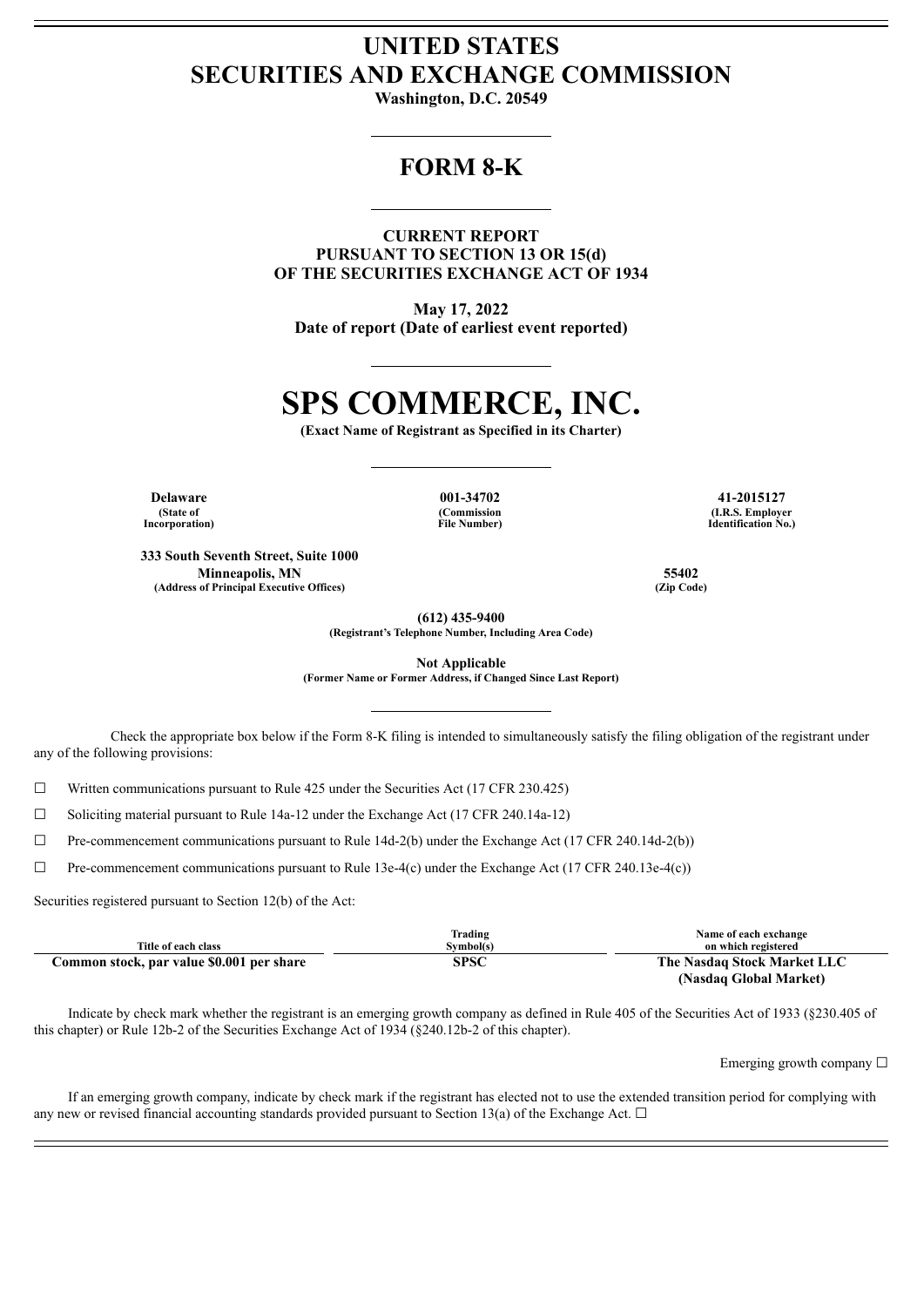### **Item 5.07 Submission of Matters to a Vote of Security Holders**

On May 17, 2022, SPS Commerce, Inc. (the "Company") held its 2022 Annual Meeting of Stockholders and the Company's stockholders voted on the following matters:

#### *Election of Directors*

The following nominees were elected to serve as directors for a term that will last until the Company's 2023 Annual Meeting of Stockholders or until his or her successor is duly elected and qualified. The voting with respect to the election of directors was as follows:

| Nominee             | <b>Votes For</b> | <b>Votes Against</b> | Abstain | <b>Broker Non-Votes</b> |
|---------------------|------------------|----------------------|---------|-------------------------|
| <b>Archie Black</b> | 32,644,275       | 825,604              | 35,394  | 1,028,864               |
| James Ramsey        | 32,065,665       | 1,403,471            | 36.137  | 1,028,864               |
| Marty Reaume        | 32,014,582       | 1,454,227            | 36,464  | 1,028,864               |
| Tami Reller         | 33, 334, 379     | 135,021              | 35,873  | 1,028,864               |
| Philip Soran        | 32,900,479       | 568,379              | 36,415  | 1,028,864               |
| Anne Ward           | 32,114,708       | 1,354,790            | 35,775  | 1,028,864               |
| Sven Wehrwein       | 32,759,639       | 680,030              | 65,604  | 1,028,864               |

#### *Ratification of the Selection of KPMG LLP as the Company's Independent Auditor for 2022*

The Company's stockholders ratified the appointment of KPMG LLP as the Company's independent registered public accounting firm for the year ending December 31, 2022 by voting as follows:

| $For$      | Against | Abstain | <b>Broker Non-Votes</b> |
|------------|---------|---------|-------------------------|
| 34,253,109 | 271,401 | 9,627   |                         |

#### *Advisory Vote on Approval of the Compensation of the Company's Named Executive Of icers*

The Company's stockholders approved, on an advisory basis, the compensation of the Company's named executive officers by voting as follows:

| For<br>_____ | <b>Against</b> | Abstain | <b>Broker Non-Votes</b> |
|--------------|----------------|---------|-------------------------|
| 32,622,950   | 870.461        | 11,862  | 1,028,864               |